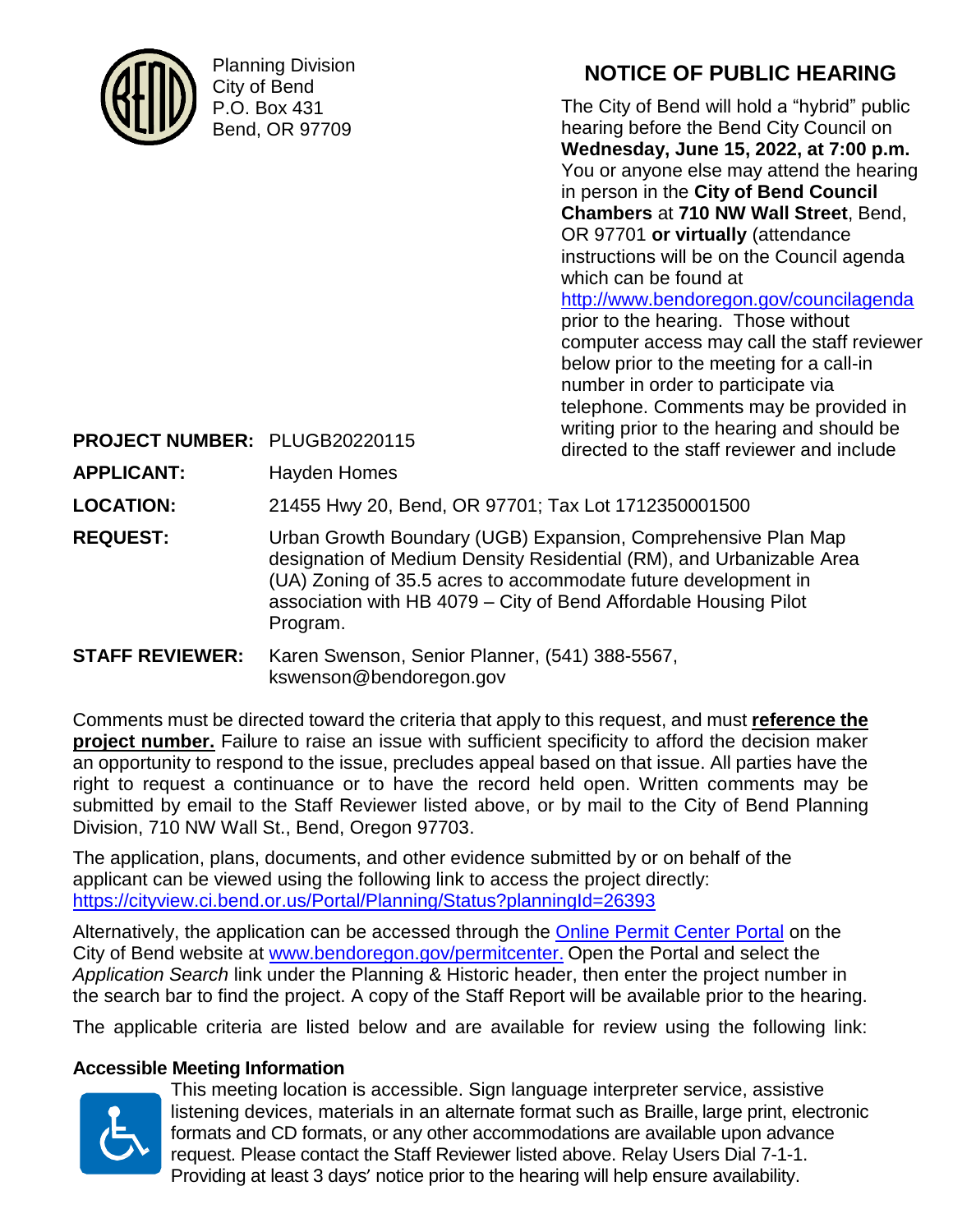#### <https://bend.municipal.codes/BDC> .

Copies of the application materials and applicable criteria can also be obtained by contacting the staff reviewer listed above, or at a reasonable cost from the City of Bend Permit Center, City Hall, 710 NW Wall Street, Bend, Oregon. If you have questions or need help to access the project in the Online Permit Center Portal, please contact the Staff Reviewer listed above, or call (541) 388- 5580 and choose Option 3 for the planner on duty.

# **APPLICABLE CRITERIA, STANDARDS, AND PROCEDURES:**

#### **Bend Development Code**

#### **Criteria and Standards**

Chapter 4.6, Land Use District Map and Text Amendments Chapter 4.7, Transportation Analysis

#### **Procedures**

Chapter 4.1, Development Review and Procedures

#### **Bend Comprehensive Plan**

# **Oregon Administrative Rules**

Chapter 660-024, Division 24, Urban Growth Boundaries

Chapter 660-012, Division 12, Transportation Planning

# **Oregon Revised Statute 197.298**

# **Oregon Statewide Planning Goals**



I, Rebecca Batzel, certify that a copy of this notice was mailed to all property owners of record and to the addresses based on the City's current addressing record, for properties within 500 feet of the subject site, as well as the representative for the Larkspur and Mountain View Neighborhood Associations. A copy of the mailing list is attached to this notice under Documents and Images for the project in the [Online Permit Center Portal.](https://cityview.ci.bend.or.us/Portal/)